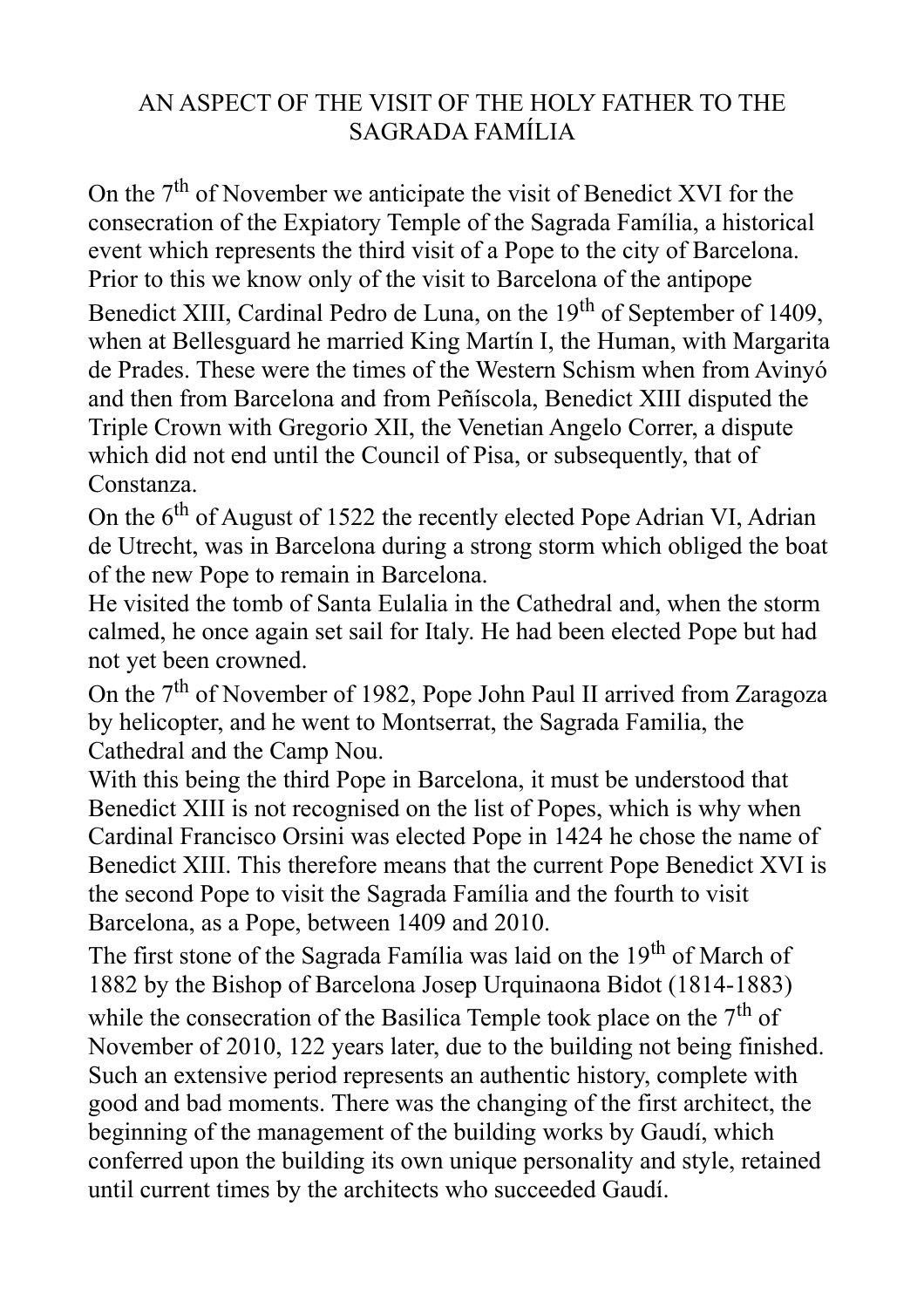Pessimistic moments were experienced in 1915 when through lack of funds the building work was on the point of stopping; there was the tragic moment in 1936 when the building work was violently damaged. From 1939 the restoration gradually began, which has continued uninterrupted, despite the aversion of certain groups who are against the continuance of the building work. Gaudí said that in the Sagrada Familia everything was providential and although there may be some who do not believe in Providence and who, at various times, thought to convert the Temple into a faux-ruin, a car park or into a high speed train station, the personality of the building and particularly of the architect Gaudí, have provided the driving force behind the continuity of the building work.

By following this rationale, one can arrive at the much commented arguments of Stephen Hawking. This reputable scientist has negated the existence of God in the belief that the Creation is due solely to natural causes, particularly the Law of Gravity, and not the actions of an allpowerful superior being.

One could find a certain parallelism in the reasoning of Hawking and the particular manner of creating architecture on the part of Antoni Gaudí. Gaudí did away with scientific concepts, particularly those of a mathematical nature, which generally surround architectural construction, and, on the contrary, he carefully studied the phenomenon of equilibrium as inherent in architecture.

He observed, perhaps ingeniously if you will, how Nature creates from earliest times, balanced constructive elements in the trees, the skeletons of mammals or the clouds. Then, with intelligence and common sense, he transferred these shapes, on the basis of catenary arches or elements from regulated geometry, to construction and he thereby obtained totally balanced compositions, straight from Nature, without passing through the intellectual filter of mathematical calculus.

The law of gravity is not an invention of Newton's, it has always existed and if the English scientist grasped it with the falling of an apple from the branch of a tree, this does not mean that the law of gravity itself invented the apple.

Gaudí said that when God created the world Saint Thomas had not yet written the "Summa Theologica", from which can be clearly deduced that Theology has always existed, while the scientific study of creation had to wait until the XIII century, when Saint Thomas wrote the famous Summa. Mathematical science can explain, with logical arguments, many natural